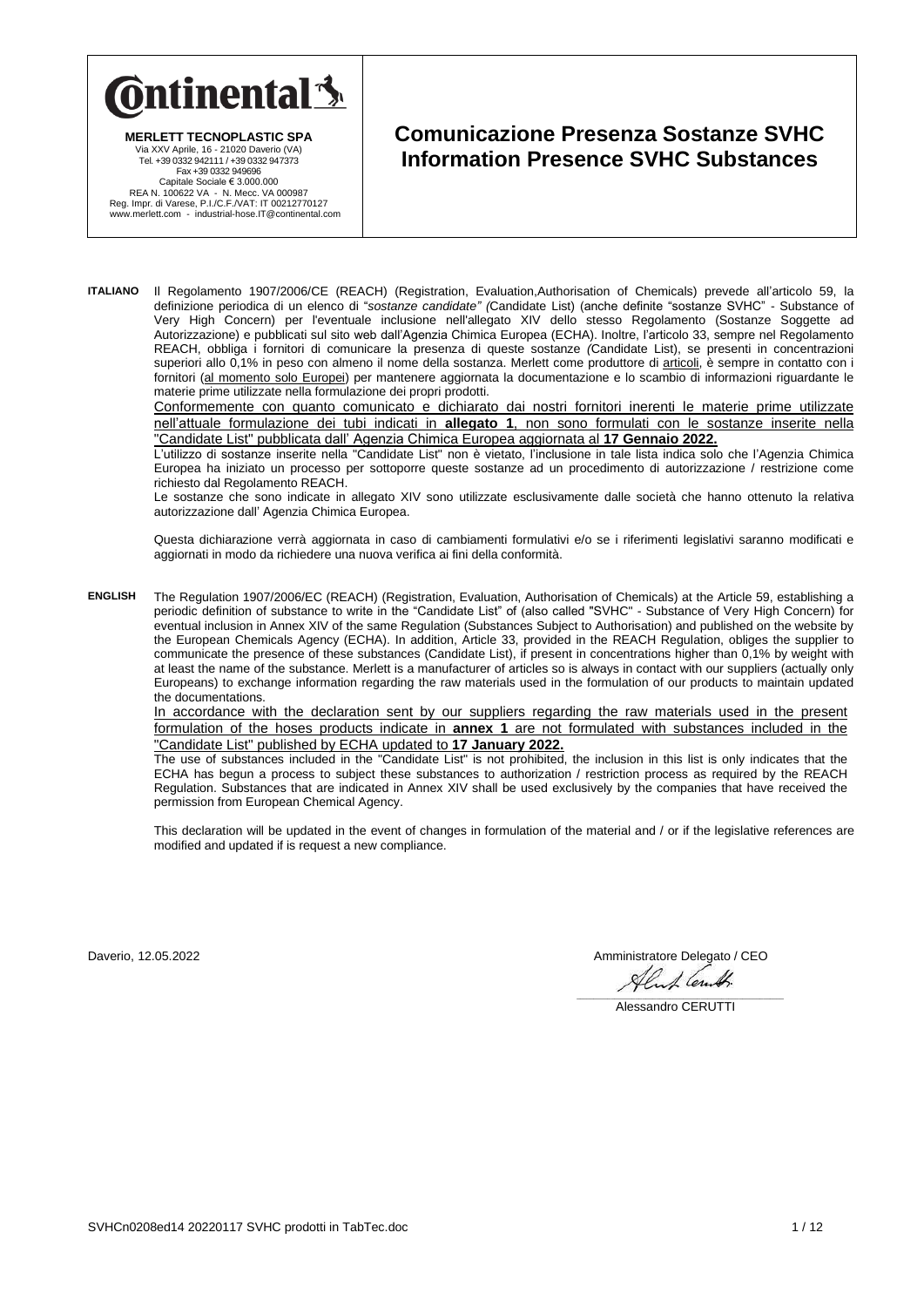

## **Comunicazione Presenza Sostanze SVHC Information Presence SVHC Substances**

|             | Allegato / Annex<br>1<br>a / to<br>SVHCn0208ed14 20220117 SVHC prodotti in TabTec.doc |
|-------------|---------------------------------------------------------------------------------------|
| Codice/Code |                                                                                       |
|             | <b>Descrizione/Description</b><br><b>AIRFLEX LL</b>                                   |
| 911105      |                                                                                       |
| 911175      | <b>AIRFLEX PU</b>                                                                     |
| 911194      | ALABAMA                                                                               |
| 911261      | <b>AMERICA FLEX</b>                                                                   |
| 911275      | AMERICA FLEX PESANTE                                                                  |
| 911101      | <b>AMERICA OIL</b>                                                                    |
| 911217      | <b>ARIZONA ARCTIC</b>                                                                 |
| 911243      | ARIZONA ARCTIC ANTISTATICO                                                            |
| 911159      | ARIZONA EXTREME ELASTIC                                                               |
| 911075      | ARIZONA SUPERELASTIC                                                                  |
| 911103      | <b>ARIZONA Superelastic Antistatico</b>                                               |
| 911180      | <b>ARIZONA SUPERELASTIC UV</b>                                                        |
| 913040      | <b>ARMORVIN HNA</b>                                                                   |
| 912937      | <b>ARMORVIN HNA FOOD</b>                                                              |
| 912970      | <b>ARMORVIN HNA-I</b>                                                                 |
| 913030      | <b>ARMORVIN HNP</b>                                                                   |
| 912872      | ARMORVIN PU PHF                                                                       |
| 913051      | ARMORVIN SPEC.                                                                        |
| 912873      | ARMORVIN Total PU OIL TPHF                                                            |
| 913039      | <b>ARMORVINPRESS</b>                                                                  |
| 913038      | <b>ARMORVINPRESS PU</b>                                                               |
| 911072      | ATOFLEX PESANTE ANTISTATICO                                                           |
| 911182-23   | <b>ATOFLEX PESANTE ANTISTATICO PS</b>                                                 |
| 918060      | <b>BETA G2 MOPLEN</b>                                                                 |
| 915181      | <b>BEVAL AIR</b>                                                                      |
| 915182      | <b>BEVAL GARDEN</b>                                                                   |
| 926004      | <b>BEVAL L</b>                                                                        |
| 915183      | <b>BEVAL MULTI</b>                                                                    |
| 9N1402-GG   | <b>BONZAI BUNA</b>                                                                    |
| 9N1129      | <b>BONZAI PU AS</b>                                                                   |
| 9N1075      | BONZAI S.E.                                                                           |
| 911237      | CALIFORNIA PU ANT.                                                                    |
| 911045      | <b>CANADA ANTISTATICO</b>                                                             |
| 911034      | <b>COLORADO SUPERELASTIC</b>                                                          |
| 918376      | COR SEZ L                                                                             |
| 918210      | CORSEZ POOL                                                                           |
| 926028      | <b>COVER HOSE</b>                                                                     |
| 926015      | <b>CRISTALLO</b>                                                                      |
| 926014      | CRISTALLO ATOSSICO SH.A 67                                                            |
| 911042      | <b>DETROIT</b>                                                                        |
| 911229      | DETROIT 200°C                                                                         |
| 915083      | DRAGO BLU                                                                             |
| 918356      | <b>DRAGON TAIL</b>                                                                    |
| 918358      | DRAGON TAIL LEGGERO                                                                   |
| 911112      | <b>ELEKTRO LEGGERA</b>                                                                |
| 911111      | <b>ELEKTRO PESANTE</b>                                                                |
| 918010      | EVA INDUSTRIAL                                                                        |
| 918045      | EVA POOL N                                                                            |
| 918344      | EVA POOL N/V                                                                          |
| 918020      | <b>EVAFLEX</b>                                                                        |
| 9183800     | EVAFLEX COND. N/R                                                                     |
| 918030      | <b>EVAFLEX L</b>                                                                      |
| 918345      | EVAFLEX L/SP NE 33X39,8                                                               |

SVHCn0208ed14 20220117 SVHC prodotti in TabTec.doc 2 / 12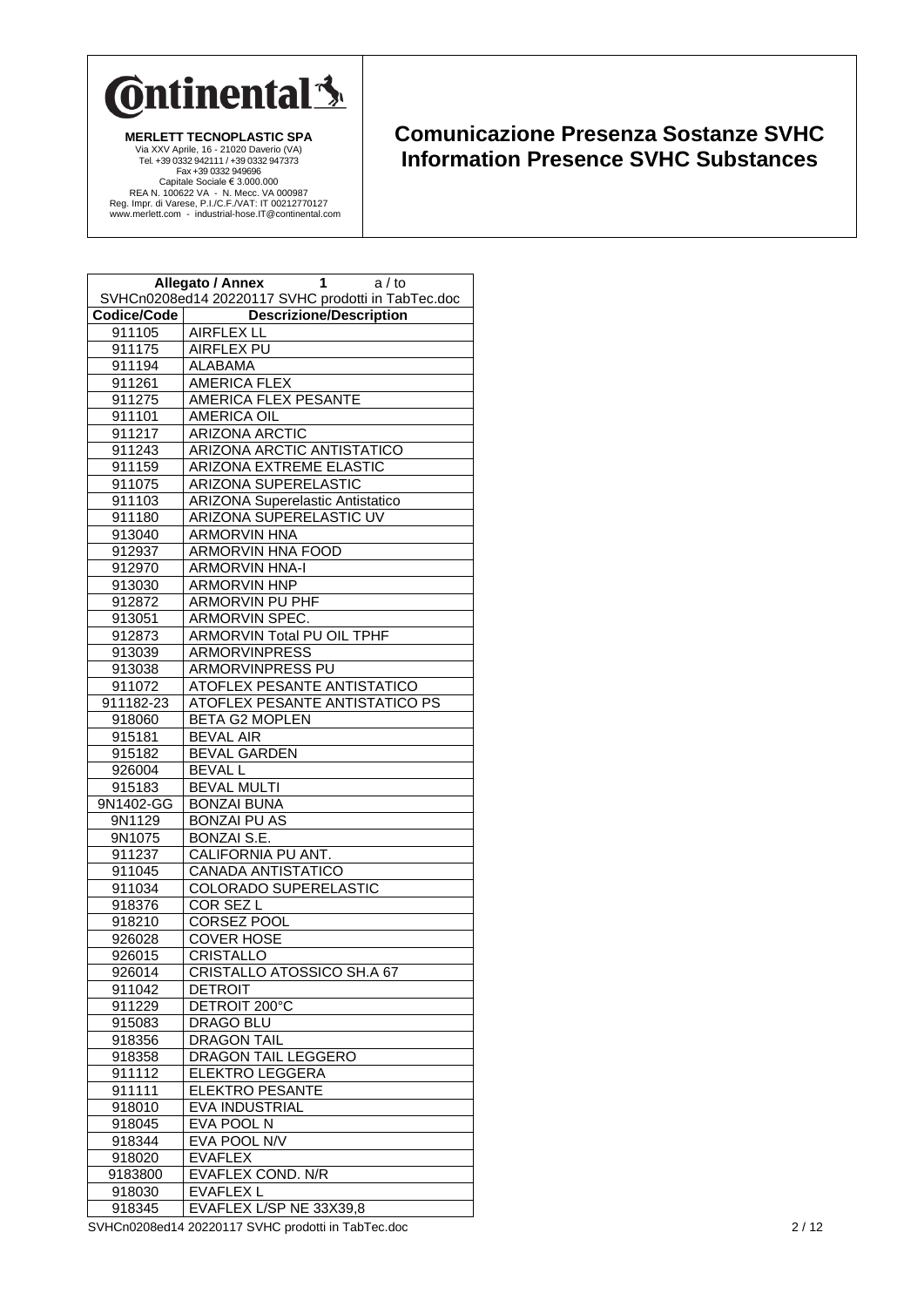

## **Comunicazione Presenza Sostanze SVHC Information Presence SVHC Substances**

|                  | <b>Allegato / Annex</b><br>1<br>a / to             |
|------------------|----------------------------------------------------|
|                  | SVHCn0208ed14 20220117 SVHC prodotti in TabTec.doc |
| Codice/Code      | <b>Descrizione/Description</b>                     |
| 744018           | EVAFLEX LD-PS (32x39 / 32x40)                      |
| 918077           | <b>EVAFLEX M</b>                                   |
| 918117           | <b>EVAFLEX M/R</b>                                 |
| 918319           | <b>FLEXOCOND</b>                                   |
| 918346           | FLEXOCOND P PLUS                                   |
| 918371           | FLEXOCOND P PLUS EX                                |
| 9N2808-GW        | <b>FLEXSAN</b>                                     |
| 911021           | <b>FLORIDA</b><br><b>FLORIDA LISCIO</b>            |
| 911125<br>915180 | GASOLIO COND. FET. AN.                             |
| 911087           | <b>GUAINA FLEXVINILE SP</b>                        |
| 911039           | GUAINA FP 2000                                     |
| 911099           | <b>GUAINA FX</b>                                   |
| 911085           | <b>GUAINA PU</b>                                   |
| 911226           | <b>GUAINA SUPER P/N</b>                            |
| 911093           | <b>GUAINA VINILFLEX N</b>                          |
| 911227           | GUAINA VINILFLEX N FONT.                           |
| 911164           | <b>GUAINA VINILPLANA</b>                           |
| 912977           | <b>IBERFLEX</b>                                    |
| 912833           | <b>IBERFLEX FDA</b>                                |
| 911026           | <b>IDRO POOL</b>                                   |
| 911123           | <b>IDROPOOL MARINE WASTE</b>                       |
| 9N1074-03        | INDUSTRIAL NO ABRASION                             |
| 9N1127-06        | INDUSTRIAL NO ABRASION SE AS                       |
| 915199           | <b>JAMAICA AIR</b>                                 |
| 915196           | <b>JAMAICA FIRE</b>                                |
| 915198           | <b>JAMAICA HD</b>                                  |
| 915081           | <b>JAMAICA L</b>                                   |
| 915098           | <b>JAMAICA M</b>                                   |
| 915152           | <b>JAMAICA M/L</b>                                 |
| 915097           | <b>JAMAICA S</b>                                   |
| 915119           | <b>JAMAICA S/L</b>                                 |
| 913086-01        | <b>NERO</b><br>Χ<br>KL EST.PU/ET MM                |
| 912929           | KLL ESTEN.PVC/V0                                   |
| 911020           | LUISIANA                                           |
| 911260           | LUISIANA / I                                       |
| 911158           | LUISIANA 2511 K                                    |
| 911046           | LUISIANA ANTISTATICO                               |
| 911211           | LUISIANA ECO HFF                                   |
| 911288           | LUISIANA ECO SOTT.                                 |
| 911073           | <b>LUISIANA EVS</b>                                |
| 911204           | LUISIANA EXTREME                                   |
| 911291           | <b>LUISIANA OIL</b>                                |
| 911066           | LUISIANA OL                                        |
| 911187           | LUISIANA OL SUPERELASTIC                           |
| 911067           | LUISIANA OM                                        |
| 911219           | LUISIANA OM / I                                    |
| 912048           | LUISIANA OM OIL                                    |
| 911076           | LUISIANA OM SUPERELASTIC                           |
| 911231           | LUISIANA PU ANT. MAGG. ROSSO                       |
| 911184           | LUISIANA PU ANTISTATICO                            |
| 911296           | LUISIANA PU ANTISTATICO Z7                         |
| 911108           | LUISIANA SOTTOSTRATO INTERNO                       |
| 911022           | LUISIANA SUPERELASTIC                              |

SVHCn0208ed14 20220117 SVHC prodotti in TabTec.doc 3/12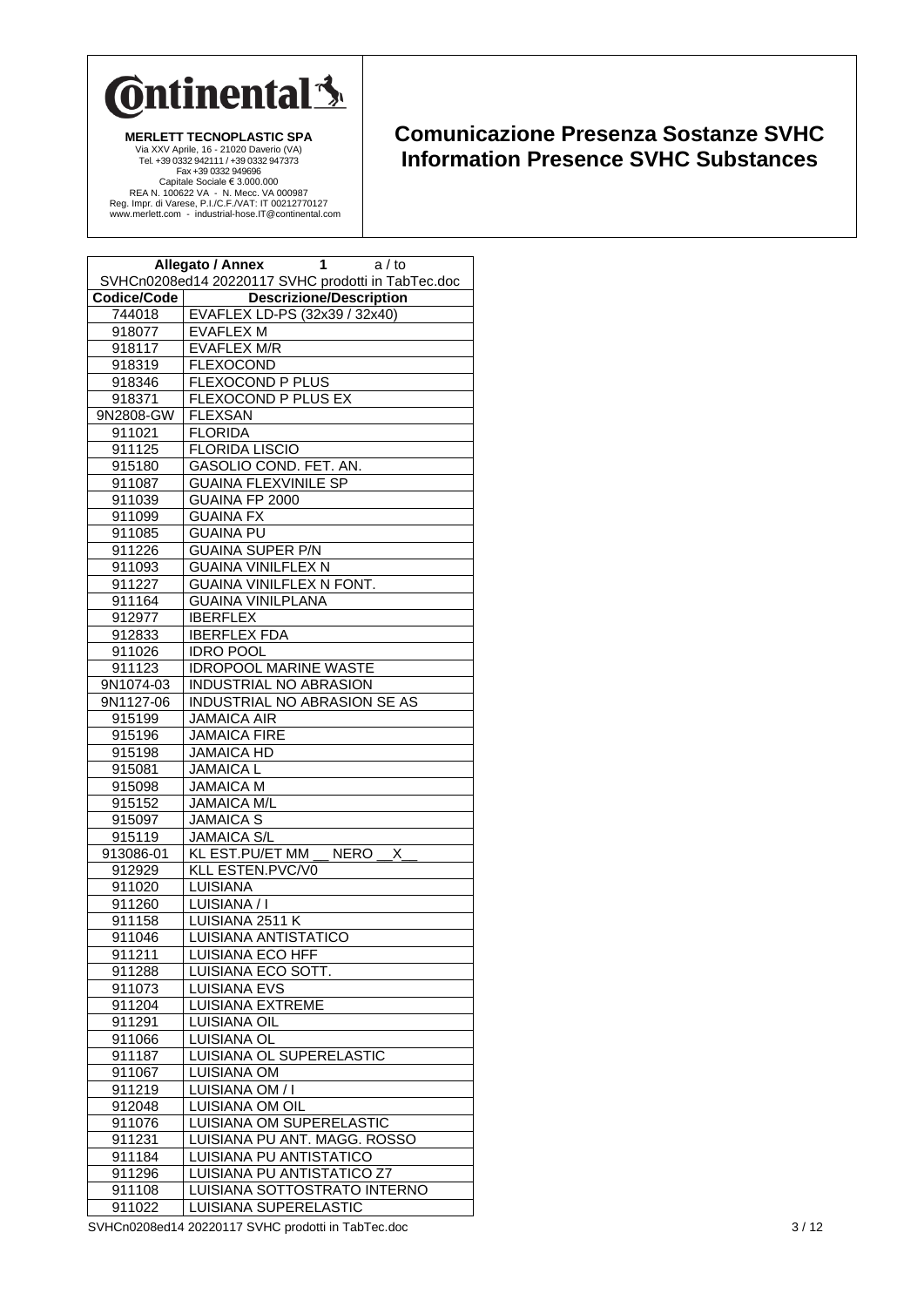

## **Comunicazione Presenza Sostanze SVHC Information Presence SVHC Substances**

|             | Allegato / Annex<br>1<br>a / to<br>SVHCn0208ed14 20220117 SVHC prodotti in TabTec.doc |
|-------------|---------------------------------------------------------------------------------------|
| Codice/Code | <b>Descrizione/Description</b>                                                        |
| 911022-EK   | LUISIANA SUPERELASTIC TRAS.                                                           |
| 911172      | <b>MEDIFLEX</b>                                                                       |
| 911221      | MEDIFLEX PES.                                                                         |
| 911117      | <b>MEDIUM</b>                                                                         |
| 911212      | MEDIUM L 5038                                                                         |
| 912845      | METALFLEX /I SHORE 80                                                                 |
| 912816      | <b>METALFLEX FOOD</b>                                                                 |
| 912980      | <b>METALFLEX1</b>                                                                     |
| 911031      | <b>MONTANAL</b>                                                                       |
| 911277      | <b>NEVADA PHF</b>                                                                     |
| 9N1194      | <b>NEW GENERATION</b>                                                                 |
| 9N1317      | <b>NEW GENERATION PU</b>                                                              |
| 9N1006      | <b>NOVIAIR</b>                                                                        |
| 9N1306      | <b>NOVIAIR SI</b>                                                                     |
| 9N1010      | <b>NOVIAIR SI UL</b>                                                                  |
| 9N1031      | <b>NOVIATOX EXTRA LIGHT</b>                                                           |
| 9N1046      | <b>NOVIATOX STD AS</b>                                                                |
| 9N1157-XR   | <b>NOVIDRINK</b>                                                                      |
| 9N2852-CC   | <b>NOVIFLEX</b>                                                                       |
| 9N2833-XX   | NOVIFLEX F.D.A.                                                                       |
| 9N2977-CC   | <b>NOVIFLEX SE</b>                                                                    |
| 9N2873-CC   | <b>NOVIFLEX TOTAL PU OIL TPHF</b>                                                     |
| 9N1235      | <b>NOVIGREEN HEAVY</b>                                                                |
| 9N1025-TA   | NOVIGREEN STANDARD                                                                    |
| 9N1117      | NOVIGREY SE                                                                           |
| 9N3055      | NOVIMETAL PU                                                                          |
| 9N2831-XX   | NOVIMETAL PU LR                                                                       |
| 9N3057      | NOVIMETAL PU LR M                                                                     |
| 9N1040-GA   | NOVINDUSTRIAL                                                                         |
| 9N1060      | NOVINDUSTRIAL OIL                                                                     |
| 9N1015      | <b>NOVIVENT PU</b>                                                                    |
| 9N1003-XG   | NOVIVENT PU /M                                                                        |
| 9N1004      | NOVIVENT PU ANTI UV                                                                   |
| 9N1017      | <b>NOVIVENT PU AS</b>                                                                 |
| 9N1302      | NOVIVENT PU HEAVY UV                                                                  |
| 913016      | <b>ONDASPIR DX</b>                                                                    |
| 913012      | <b>ONDASPIR SX</b>                                                                    |
| 912501      | OREFLEX PU ANTISTATICO UL 94 V2                                                       |
| 911005      | OREGON LL                                                                             |
| 911279      | OREGON PE HF/TPHF                                                                     |
| 911245      | OREGON PESANTE SUPERELASTIC                                                           |
| 911015      | OREGON PU EST                                                                         |
| 911003      | OREGON PU ET                                                                          |
| 911011      | OREGON PU ET ANTISTATICO                                                              |
| 911302      | OREGON PU P ANTI UV                                                                   |
| 911196      | OREGON PU P EST ANTISTATICO                                                           |
| 911308      | OREGON PU PS EXTRA                                                                    |
| 911148      | OREGON PU PS SPIRALE Maggiorata                                                       |
| 911214      | OREGON SUPER LIGHT                                                                    |
| 911154      | PLURIFLEX SPECIALE                                                                    |
| 911220      | PLURIFLEX SUPERELASTIC NERO                                                           |
| 915133      | POLIPO 15 BAR OIL                                                                     |
| 926022      | POWER BRIDGE                                                                          |
| 912863      | PU PLUS HM/RM DX RIGA AZZ.                                                            |

SVHCn0208ed14 20220117 SVHC prodotti in TabTec.doc 4/12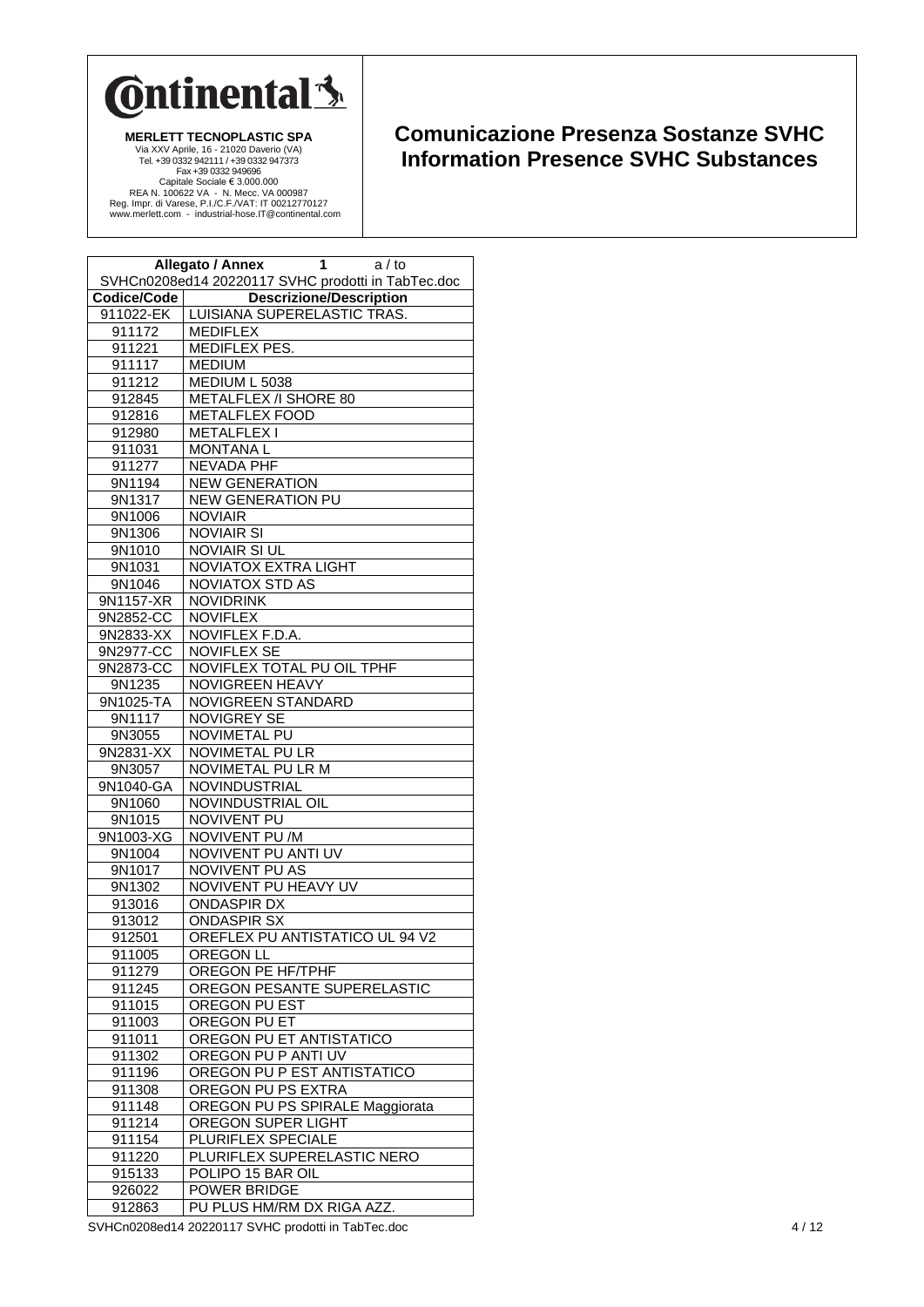

## **Comunicazione Presenza Sostanze SVHC Information Presence SVHC Substances**

|             | Allegato / Annex<br>1<br>a / to<br>SVHCn0208ed14 20220117 SVHC prodotti in TabTec.doc |
|-------------|---------------------------------------------------------------------------------------|
| Codice/Code | <b>Descrizione/Description</b>                                                        |
| 911209      | <b>QUADRA POOL</b>                                                                    |
| 915164      | RAGNO ACQUA 15 BAR                                                                    |
| 915202      | RAGNO ANTIGELO CR FDA                                                                 |
| 915205      | RAGNO ANTIGELOCR BC C296                                                              |
| 915204      | RAGNO CR B C421/ROSSO                                                                 |
| 915206-8Q   | RAGNO CR C563 ROSSO                                                                   |
| 915174      | RAGNO ISO 1401                                                                        |
| 915171      | RAGNO LIFE AS                                                                         |
| 915048      | RAGNO N 40 BAR                                                                        |
| 915203      | RAGNO POLIURETANO                                                                     |
| 915153      | RAGNO TOTAL PU ET                                                                     |
| 915132      | RAGNO TOTAL PU ROBOT                                                                  |
| 915141      | RETINATO IN SANTOPRENE                                                                |
| 918649      | SCARICO LAV. PP/PE                                                                    |
| 911079      | <b>SHARK HOSE</b>                                                                     |
| 926003      | <b>SPIRALINA</b>                                                                      |
| 926002      | SPIRALINA FLEX                                                                        |
| 926003-KQ   | SPIRALINA GIALLA                                                                      |
| 911074      | SUPER ARIZONA PU                                                                      |
| 911059      | SUPER ARIZONA PU PLUS                                                                 |
| 915134      | SUPER RAGNO CHEMI 80 BAR                                                              |
| 915165      | SUPER RAGNO N ACQUA                                                                   |
| 911258      | SUPER WOODPECKER ANTISTATICO                                                          |
| 913001      | SUPERFLEX CALOR                                                                       |
| 913099      | SUPERFLEX CALOR DX NE                                                                 |
| 913010      | SUPERFLEX KL                                                                          |
| 912701      | SUPERFLEX KLL M                                                                       |
| 913002      | SUPERFLEX PU                                                                          |
| 912831      | SUPERFLEX PU CHR                                                                      |
| 912975      | SUPERFLEX PU ET SPEC.                                                                 |
| 912894      | SUPERFLEX PU HL/R ET AS FOOD                                                          |
| 912809      | SUPERFLEX PU HLR                                                                      |
| 912867      | SUPERFLEX PU HLR AS FOOD                                                              |
| 912888      | SUPERFLEX PU HP R ET AS Food                                                          |
| 912855      | SUPERFLEX PU KZ DX CONDUTTIVO                                                         |
| 913025      | SUPERFLEX PUL                                                                         |
| 913008      | SUPERFLEX PU L COMPATTATO                                                             |
| 912880      | SUPERFLEX PU L R DIN 4102-B1                                                          |
| 913056      | SUPERFLEX PU LL                                                                       |
| 913066      | SUPERFLEX PU LR                                                                       |
| 912905      | SUPERFLEX PU LR COMPATTATO                                                            |
| 912951      | Superflex PU PLUS DX HMR Conduttivo                                                   |
| 913023      | <b>SUPERFLEX PU PLUS H</b>                                                            |
| 912887      | Superflex PU Plus HM R DIN 4102-B1 AS                                                 |
| 913064      | SUPERFLEX PU PLUS HMR                                                                 |
| 912889      | Superflex PU PLUS HP R DIN 4102-B1 AS                                                 |
| 912936      | SUPERFLEX PU PLUS HPP/R                                                               |
| 913048      | SUPERFLEX PU PLUS HPR                                                                 |
| 912893      | SUPERFLEX PU PLUS HR ET AS FOOD                                                       |
| 912851      | SUPERFLEX PU PLUS N HMR DX COND                                                       |
| 913055      | SUPERFLEX PUR                                                                         |
| 913055-HK   | SUPERFLEX PU R (HK)                                                                   |
| 913006      | SUPERFLEX PU R DIN 4102-B1                                                            |
| 912886      | SUPERFLEX PU R ET AS FOOD                                                             |

SVHCn0208ed14 20220117 SVHC prodotti in TabTec.doc 5 / 12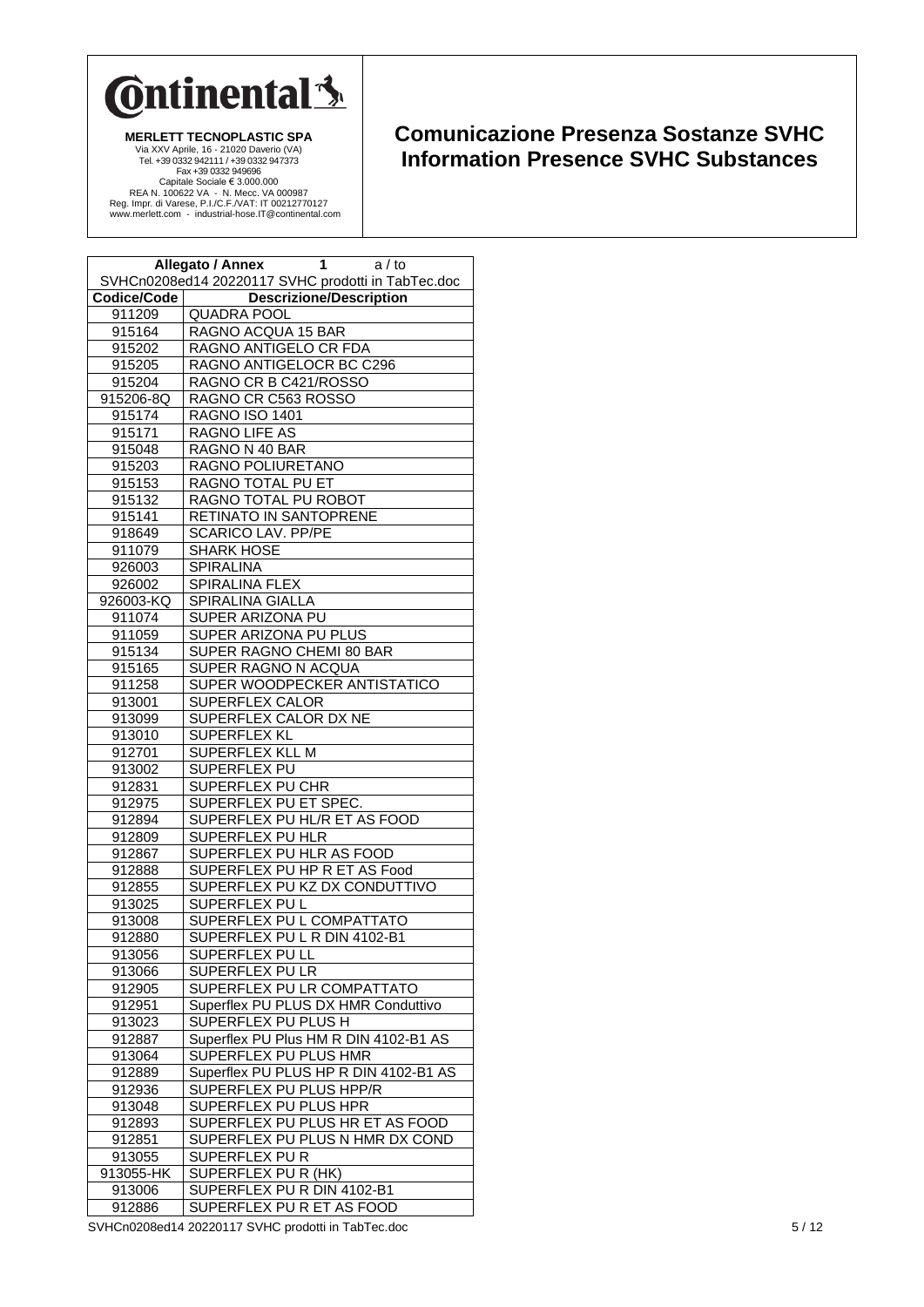

| 1<br><b>Allegato / Annex</b><br>$a/t$ o            |                                            |
|----------------------------------------------------|--------------------------------------------|
| SVHCn0208ed14 20220117 SVHC prodotti in TabTec.doc |                                            |
| Codice/Code                                        | <b>Descrizione/Description</b>             |
| 912917                                             | SUPERFLEX PU/ET PLUS HM/R TR               |
| 912952                                             | SUPERFLEX PU/L ECO                         |
| 912870                                             | SUPERFLEX PU/R AS DIN/4102 b               |
| 912976                                             | SUPERFLEX PU/R FOOD                        |
| 9N1184                                             | SUPERGRANULAT PU/AS                        |
| 913072                                             | TERMOFLEX 150°C                            |
| 912821                                             | TERMOFLEX 150°C DOUBLE                     |
| 913073                                             | TERMOFLEX 300°C                            |
| 912995                                             | TERMOFLEX 300°C DOUBLE                     |
| 913068                                             | TERMORESISTENTE KLL 125                    |
| 912955                                             | TERMORESISTENTE PU 200°C                   |
| 911060                                             | <b>TEXOIL</b>                              |
| 926016                                             | <b>TUBO BENZINA</b>                        |
| 918569                                             | TUBO Scarico LAV. 2 DIR.C317 D.28          |
| 913043                                             | <b>VACUPRESS CHEMI</b>                     |
| 913844                                             | VACUPRESS CRISTAL F.D.A.                   |
| 912840                                             | Vacupress Cristal PHF Solo per D.25 mm     |
| 913044                                             | Vacupress Cristal Solo per D. 19, 25 mm    |
| 912843                                             | Vacupress ENO PHF Solo per D19, 25mm       |
| 913042                                             | <b>VACUPRESS FOOD</b>                      |
| 912909                                             | <b>VACUPRESS OIL PU</b>                    |
| 912954                                             | <b>VACUPRESS SUPERCHEMI</b>                |
| 912904                                             | Vacupress Superelastic Solo per D.19,25 mm |
| 912866                                             | VACUPRESS VAP. W2                          |
| 912842                                             | <b>VACUPRESS VAPORE PE</b>                 |
| 911142                                             | <b>VERMONT</b>                             |
| 911225                                             | VINILFLEX N VO                             |
| 911181                                             | WOODPECKER ANTISTATICO                     |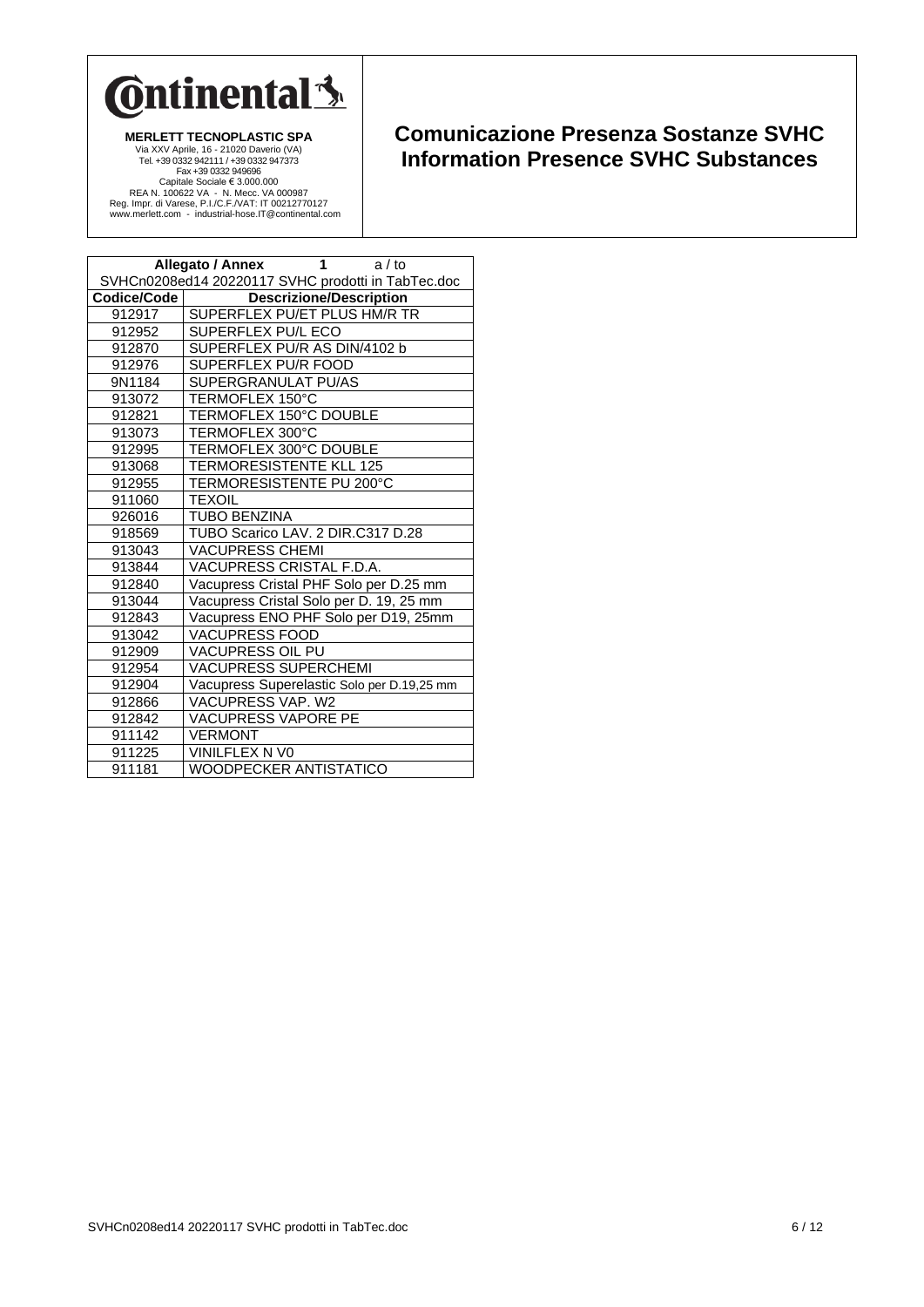

**MERLETT TECNOPLASTIC SPA**

**Comunicazione Presenza Sostanze SVHC Information Presence SVHC Substances**

Via XXV Aprile, 16 - 21020 Daverio (VA) Tel. +39 0332 942111 / +39 0332 947373 Fax +39 0332 949696 Capitale Sociale € 3.000.000<br>REA N. 100622 VA - N. Mecc. VA 000987<br>Reg. Impr. di Varese, P.I./C.F./VAT: IT 00212770127<br>www.merlett.com - industrial-hose.IT@continental.com

**ITALIANO** Il Regolamento 1907/2006/CE (REACH) (Registration, Evaluation,Authorisation of Chemicals) prevede all'articolo 59, la definizione periodica di un elenco di "*sostanze candidate" (*Candidate List) (anche definite "sostanze SVHC" - Substance of Very High Concern) per l'eventuale inclusione nell'allegato XIV dello stesso Regolamento (Sostanze Soggette ad Autorizzazione) e pubblicati sul sito web dall'Agenzia Chimica Europea (ECHA). Inoltre, l'articolo 33, sempre nel Regolamento REACH, obbliga i fornitori di comunicare la presenza di queste sostanze *(*Candidate List), se presenti in concentrazioni superiori allo 0,1% in peso con almeno il nome della sostanza. Merlett come produttore di articoli, è sempre in contatto con i fornitori (al momento solo Europei) per mantenere aggiornata la documentazione e lo scambio di informazioni riguardante le materie prime utilizzate nella formulazione dei propri prodotti.

Conformemente con quanto comunicato e dichiarato dai nostri fornitori inerenti le materie prime utilizzate nell'attuale formulazione dei tubi indicati in **allegato 2**, sono formulati con la sola sostanza SVHC:

- N‐Metil‐2‐Pirrolidone (CAS 872‐50‐4)(NMP).

La "presenza" di questa sostanza (non determinata sperimentalmente) è comunque superiore allo 0,1% in peso. La verifica è stata fatta controllando la lista pubblicata dall' Agenzia Chimica Europea aggiornata al **17 Gennaio 2022.**

L'utilizzo di sostanze inserite nella "Candidate List" non è vietato, l'inclusione in tale lista indica solo che l'ECHA ha iniziato un processo per sottoporre queste sostanze ad un procedimento di restrizione / autorizzazione come richiesto dal Regolamento REACH. L'ECHA ha concluso il processo di valutazione su NMP decidendo di inserirla nell'allegato XVII (Sostanze Soggette a Restrizione) ai punti 71 e 72 (Regolamento 2018/588/UE e Regolamento 2018/1513/UE). Le restrizioni indicate ai punti 71 e 72 non sono applicabili ai prodotti indicati in allegato 2.

Le sostanze che sono indicate in allegato XIV sono utilizzate esclusivamente dalle società che hanno ottenuto la relativa autorizzazione dall' Agenzia Chimica Europea.

In allegato 2 è indicato lo "SCIP Number" come richiesto dalla DIRETTIVA 2018/851/UE

Questa dichiarazione verrà aggiornata in caso di cambiamenti formulativi e/o se i riferimenti legislativi saranno modificati e aggiornati in modo da richiedere una nuova verifica ai fini della conformità.

**ENGLISH** The Regulation 1907/2006/EC (REACH) (Registration, Evaluation, Authorisation of Chemicals) at the Article 59, establishing a periodic definition of substance to write in the "Candidate List" of (also called "SVHC" - Substance of Very High Concern) for eventual inclusion in Annex XIV of the same Regulation (Substances Subject to Authorisation) and published on the website by the European Chemicals Agency (ECHA). In addition, Article 33, provided in the REACH Regulation, obliges the supplier to communicate the presence of these substances (Candidate List), if present in concentrations higher than 0,1% by weight with at least the name of the substance. Merlett is a manufacturer of articles so is always in contact with our suppliers (actually only Europeans) to exchange information regarding the raw materials used in the formulation of our products to maintain updated the documentations.

In accordance with the declaration sent by our suppliers regarding the raw materials used in the present formulation of the hoses products indicate in **annex 2** are formulated with the following SVHC substance: N- Methyl- 2 - Pyrrolidone (CAS 872-50-4).

The "presence" of the substance (not determined experimentally) is above 0,1% by weight. The check was found by the list published by 'European Chemical Agency updated to **17 January 2022.**

The use of substances included in the "Candidate List" is not prohibited, the inclusion in this list is only indicates that the ECHA has begun a process to subject these substances to restriction / authorization process as required by the REACH Regulation. ECHA concluded the evaluation process for NMP deciding to include it in Annex XVII (Restricted Substances) in points 71 and 72 (Regulation 2018/588/EU and Regulation 2018/1513/EU). The restrictions indicate at this point (71 and 72) shall not apply to the products listed in Annex 2.

Substances that are indicated in Annex XIV shall be used exclusively by the companies that have received the permission from European Chemical Agency.

In annex 2 is indicate the "SCIP Number" following the obligation by directive 2018/851/UE

This declaration will be updated in the event of changes in formulation of the material and / or if the legislative references are modified and updated if is request a new compliance.

Daverio, 12.05.2022<br>Amministratore Delegato / CEO<br>Alexander del Santo March 2007

\_\_\_\_\_\_\_\_\_\_\_\_\_\_\_\_\_\_\_\_\_\_\_\_\_\_\_\_\_\_\_\_\_\_\_\_\_\_\_\_\_\_\_\_\_\_\_\_\_\_\_\_\_\_\_\_\_\_\_\_ Alessandro CERUTTI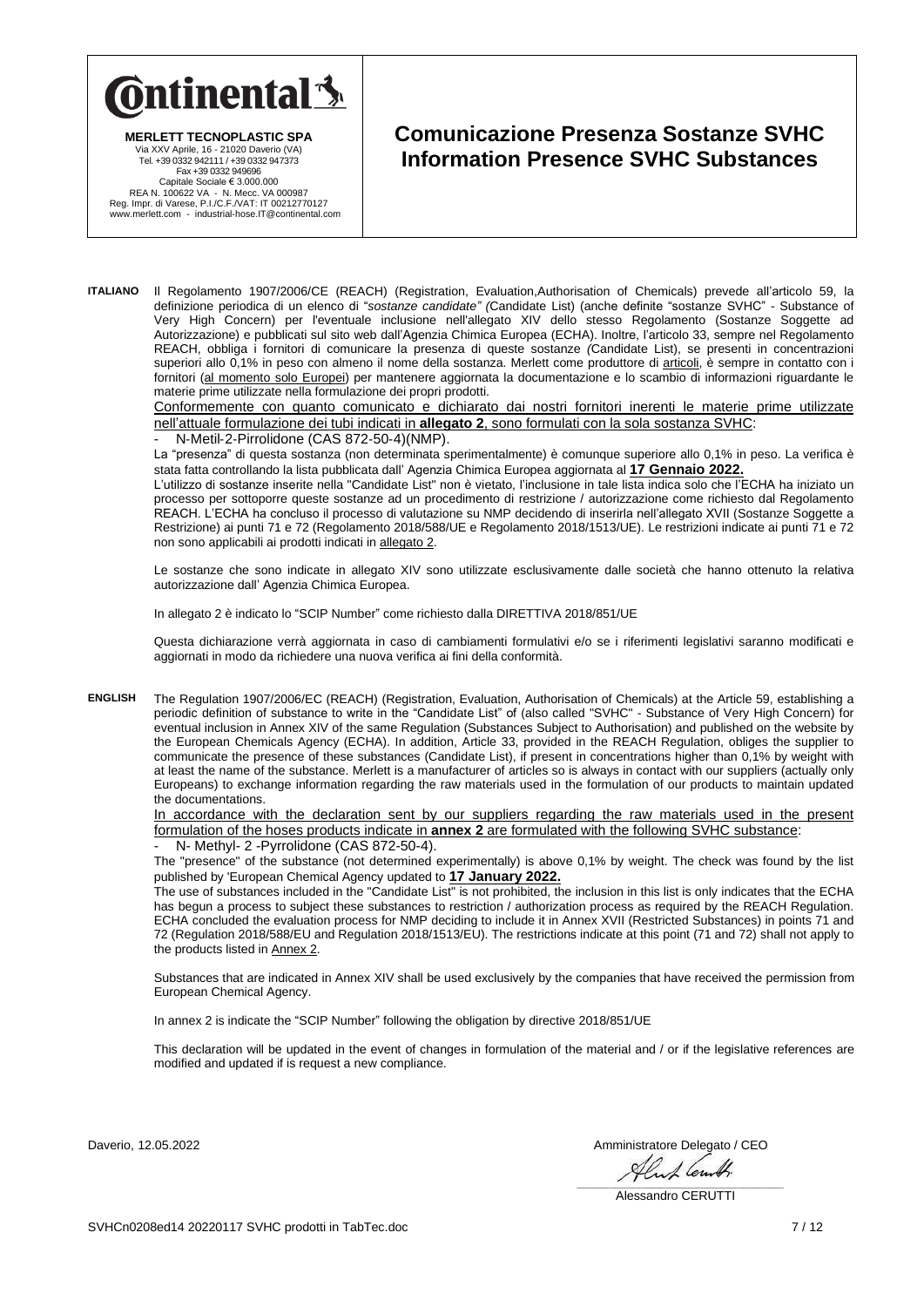

| Allegato / Annex<br>$\overline{2}$<br>a / to<br>SVHCn0208ed14 20220117 SVHC prodotti in TabTec.doc |                                           |                                      |
|----------------------------------------------------------------------------------------------------|-------------------------------------------|--------------------------------------|
| <b>Codice/Code</b>                                                                                 | <b>Descrizione/Description</b>            | <b>SCIP Number</b>                   |
| 915126                                                                                             | CR SIL.RIC. AR.                           | dfd42486-0a47-4a7e-a3d4-f41900c1008c |
| 915186                                                                                             | RAGNO ANT.CR N.A.                         | b332acfc-3553-4613-9c46-fc5f8fd42da0 |
| 915020                                                                                             | RAGNO ANTIGELO CR                         | 7d255a65-54f9-474a-a198-09029c56d049 |
| 915135                                                                                             | RAGNO CR SH A75 C409                      | 54c5a08c-71f1-4c68-9c0d-b01c5173a21a |
| 915014                                                                                             | RAGNO CR SPEC C/421                       | 51fffc15-e8d1-4068-bb02-6be5c5f61021 |
| 915005                                                                                             | RAGNO POLIURETANO                         | 8d89896d-76d9-4b10-87d9-ffad46c32a9a |
| 915143                                                                                             | RAGNO PU CONDUTTIVO                       | 7a9ebe4e-00e6-445a-b52e-b21d697d5ddd |
| 915151                                                                                             | RAGNO PU ROL ETERE                        | c5a1096a-d967-40d4-a49a-4f07ebb59db6 |
| 915109                                                                                             | RAGNO PU SK. C670                         | 9e86bffe-0be0-4a11-877f-054ad1e90c80 |
| 915055                                                                                             | SOLEIL NEW -P- TRICO'                     | 28641b29-e964-49e4-a6b5-d89221a898d7 |
| 915147                                                                                             | STONEHOSE CONDUT. NE                      | ba67b61b-6910-4254-9e20-bb58fb99452c |
| 915035                                                                                             | <b>SUPER STONEHOSE</b>                    | 7b015145-de68-4f98-b796-fb32da659f37 |
| 915103                                                                                             | <b>TUBO BLU</b>                           | d6c751aa-6f74-4b5c-9afa-1929b9acf75f |
| 915104                                                                                             | <b>TUBO ROSSO</b>                         | 1276a79b-6683-4706-83c6-2a03f985b570 |
| 912966                                                                                             | VACUPRESS CRISTAL ML ANT. C421            | e771c08c-e068-4ada-b485-af624f5beda6 |
| 912840                                                                                             | VACUPRESS CRISTAL PHF Solo per D. ≥ 38 mm | ed9e5a3b-13b3-4b41-8a3c-214e13655fe7 |
| 913044                                                                                             | VACUPRESS CRISTAL Solo per D. ≥ 30 mm     | 56e5193a-6bd9-47a2-b128-65b002681a88 |
| 912843                                                                                             | VACUPRESS ENO PHF Solo per D. ≥ 30 mm     | cb7eba0c-d89a-490c-8270-22007deb4e7f |
| 912934                                                                                             | <b>VACUPRESS FLEX</b>                     | 9f5eb97d-8f54-4bf0-91ed-ee1ca38ec4bc |
| 912923                                                                                             | <b>VACUPRESS FLEX HEAVY DUTY</b>          | 71ad6458-5c01-4362-9ad2-80d76ca23f21 |
| 912805                                                                                             | <b>VACUPRESS FLEX PLUS</b>                | b590e204-ad0a-4797-912b-2427a8165e0d |
| 913047                                                                                             | <b>VACUPRESS OIL</b>                      | 9e8b2a16-7df1-462b-9de8-47f614316b86 |
| 912927                                                                                             | <b>VACUPRESS OIL-E-NE</b>                 | a9d21c74-5469-4f25-959b-59d0c223c620 |
| 912601                                                                                             | <b>VACUPRESS RECX</b>                     | ad932058-aa88-49fe-9298-1812fe25996a |
| 912904                                                                                             | VACUPRESS SUPERELATIC Solo per D. ≥ 30 mm | 954addd4-b233-442c-89b7-954cedf5ccc8 |
| 912916                                                                                             | <b>VACUPRESS WASTE</b>                    | 76d06c22-8158-4c16-a87b-4e4911f11954 |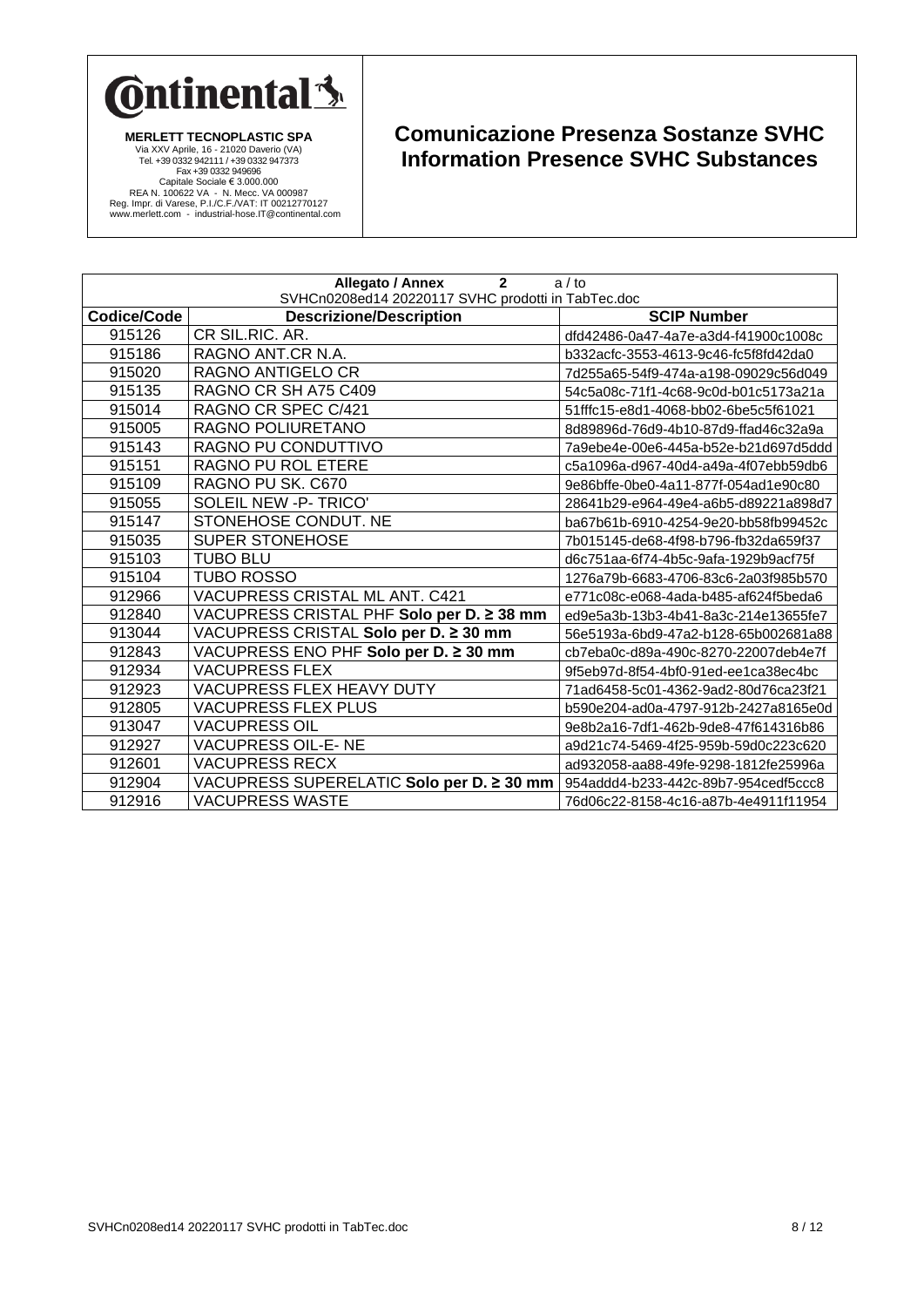

**MERLETT TECNOPLASTIC SPA**

**Comunicazione Presenza Sostanze SVHC Information Presence SVHC Substances**

Via XXV Aprile, 16 - 21020 Daverio (VA) Tel. +39 0332 942111 / +39 0332 947373 Fax +39 0332 949696 Capitale Sociale € 3.000.000<br>REA N. 100622 VA - N. Mecc. VA 000987<br>Reg. Impr. di Varese, P.I./C.F./VAT: IT 00212770127<br>www.merlett.com - industrial-hose.IT@continental.com

**ITALIANO** Il Regolamento 1907/2006/CE (REACH) (Registration, Evaluation,Authorisation of Chemicals) prevede all'articolo 59, la definizione periodica di un elenco di "*sostanze candidate" (*Candidate List) (anche definite "sostanze SVHC" - Substance of Very High Concern) per l'eventuale inclusione nell'allegato XIV dello stesso Regolamento (Sostanze Soggette ad Autorizzazione) e pubblicati sul sito web dall'Agenzia Chimica Europea (ECHA). Inoltre, l'articolo 33, sempre nel Regolamento REACH, obbliga i fornitori di comunicare la presenza di queste sostanze *(*Candidate List), se presenti in concentrazioni superiori allo 0,1% in peso con almeno il nome della sostanza. Merlett come produttore di articoli, è sempre in contatto con i fornitori (al momento solo Europei) per mantenere aggiornata la documentazione e lo scambio di informazioni riguardante le materie prime utilizzate nella formulazione dei propri prodotti.

Conformemente con quanto comunicato e dichiarato dai nostri fornitori inerenti le materie prime utilizzate nell'attuale formulazione dei tubi indicati in **allegato 3**, sono formulati con la sola sostanza SVHC:

Medium-chain chlorinated paraffins (MCCP).

La "presenza" di questa sostanza (non determinata sperimentalmente) è comunque superiore allo 0,1% in peso. La verifica è stata fatta controllando la lista pubblicata dall' Agenzia Chimica Europea aggiornata al **17 Gennaio 2022.**

L'utilizzo di sostanze inserite nella "Candidate List" non è vietato, l'inclusione in tale lista indica solo che l'ECHA ha iniziato un processo per sottoporre queste sostanze ad un procedimento di restrizione / autorizzazione come richiesto dal Regolamento REACH..

Le sostanze che sono indicate in allegato XIV sono utilizzate esclusivamente dalle società che hanno ottenuto la relativa autorizzazione dall' Agenzia Chimica Europea.

In allegato 3 è indicato lo "SCIP Number" come richiesto dalla DIRETTIVA 2018/851/UE

Questa dichiarazione verrà aggiornata in caso di cambiamenti formulativi e/o se i riferimenti legislativi saranno modificati e aggiornati in modo da richiedere una nuova verifica ai fini della conformità.

**ENGLISH** The Regulation 1907/2006/EC (REACH) (Registration, Evaluation, Authorisation of Chemicals) at the Article 59, establishing a periodic definition of substance to write in the "Candidate List" of (also called "SVHC" - Substance of Very High Concern) for eventual inclusion in Annex XIV of the same Regulation (Substances Subject to Authorisation) and published on the website by the European Chemicals Agency (ECHA). In addition, Article 33, provided in the REACH Regulation, obliges the supplier to communicate the presence of these substances (Candidate List), if present in concentrations higher than 0,1% by weight with at least the name of the substance. Merlett is a manufacturer of articles so is always in contact with our suppliers (actually only Europeans) to exchange information regarding the raw materials used in the formulation of our products to maintain updated the documentations.

In accordance with the declaration sent by our suppliers regarding the raw materials used in the present formulation of the hoses products indicate in **annex 3** are formulated with the following SVHC substance: Medium-chain chlorinated paraffins (MCCP).

The "presence" of the substance (not determined experimentally) is above 0,1% by weight. The check was found by the list published by 'European Chemical Agency updated to **17 January 2022.**

The use of substances included in the "Candidate List" is not prohibited, the inclusion in this list is only indicates that the ECHA has begun a process to subject these substances to restriction / authorization process as required by the REACH Regulation.

Substances that are indicated in Annex XIV shall be used exclusively by the companies that have received the permission from European Chemical Agency.

In annex 3 is indicate the "SCIP Number" following the obligation by directive 2018/851/UE

This declaration will be updated in the event of changes in formulation of the material and / or if the legislative references are modified and updated if is request a new compliance.

Daverio, 12.05.2022<br>Amministratore Delegato / CEO<br>Alimate in the second of the second of the second of the second of the second of the second of the second second second second second second second second second second sec

\_\_\_\_\_\_\_\_\_\_\_\_\_\_\_\_\_\_\_\_\_\_\_\_\_\_\_\_\_\_\_\_\_\_\_\_\_\_\_\_\_\_\_\_\_\_\_\_\_\_\_\_\_\_\_\_\_\_\_\_ Alessandro CERUTTI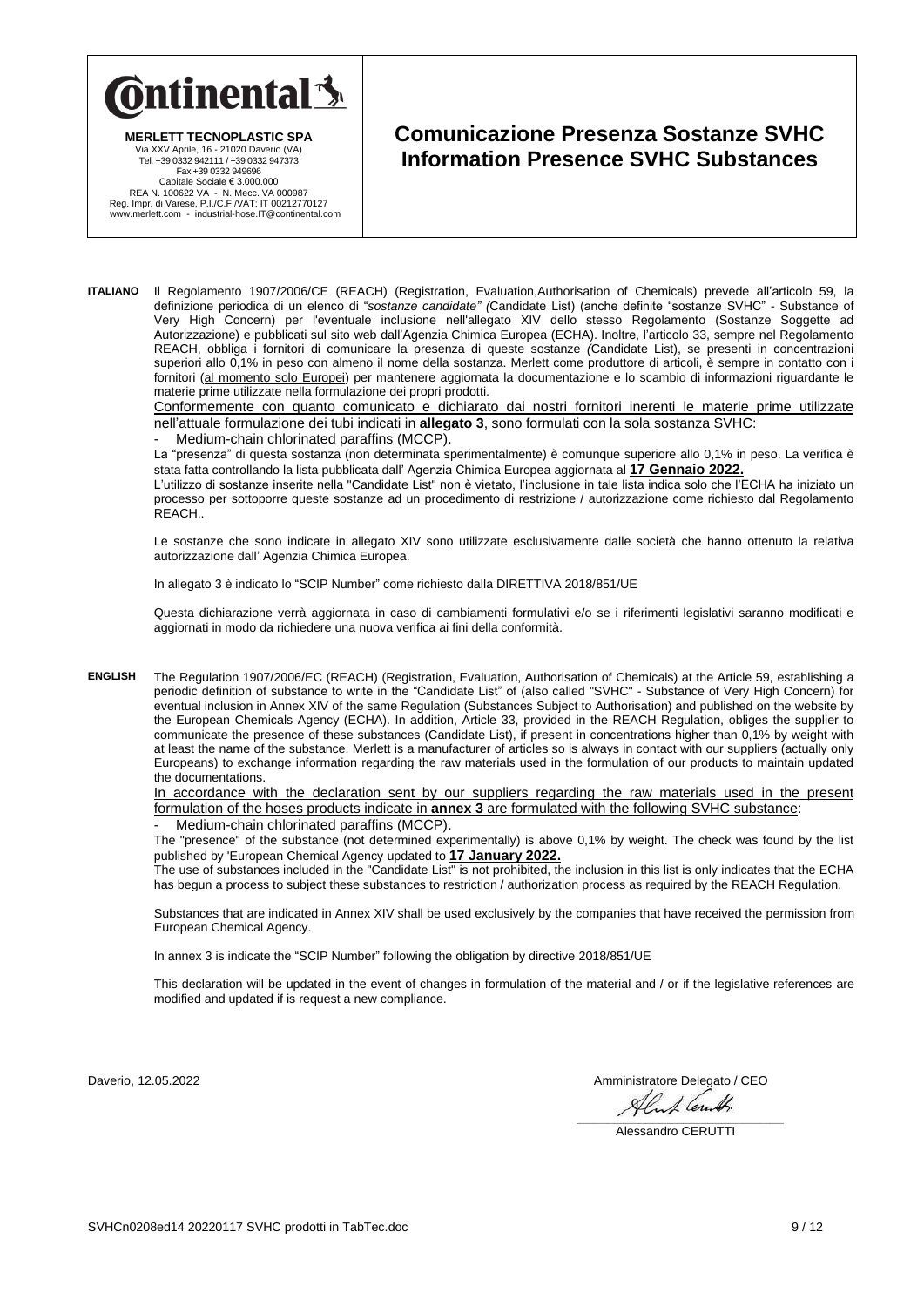

|                                                    | <b>Allegato / Annex</b>        | 3<br>a/to                            |  |
|----------------------------------------------------|--------------------------------|--------------------------------------|--|
| SVHCn0208ed14 20220117 SVHC prodotti in TabTec.doc |                                |                                      |  |
| Codice/Code                                        | <b>Descrizione/Description</b> | <b>SCIP Number</b>                   |  |
| 911002-00                                          | AIRFLEX L                      | 31b92ab0-2180-4063-88d2-141b47470a81 |  |
| 911010                                             | <b>OREGON</b>                  | 6a963d43-8faf-4656-b172-ddec02e82e61 |  |
| 911223-01                                          | OREGON L NERO                  | 9e7645af-a0f4-4e92-957a-c6a29b67918a |  |
| 911230-HL                                          | OREGON P                       | 7644f824-3f21-401c-9046-c5ff51e5aab4 |  |
| 915150-00                                          | RAGNO AIR 20 BAR               |                                      |  |
| 915150-G1                                          | RAGNO AIR 20 BAR C/254         |                                      |  |
| 915150-G7                                          | RAGNO AIR 20 BAR C/256         | 613f7db7-15f3-4a79-be4a-14f5953630ac |  |
| 915150-SL                                          | RAGNO AIR 20 BAR C/256 LUC     |                                      |  |
| 915150-H7                                          | RAGNO AIR 20 BAR C/325         |                                      |  |
| 915150-5M                                          | RAGNO AIR 20 BAR C/532         |                                      |  |
| 915046-00                                          | RAGNO N 20 BAR                 | aecba09f-5c64-4d18-8386-eebadb4586d9 |  |
| 915046-01                                          | RAGNO N 20 BAR NERO            |                                      |  |
| 915065-00                                          | SUPER RAGNO N 80 BAR           | da48d70a-5a7c-4957-95ea-587fdef0c376 |  |
| 913009-KG                                          | SUPERFLEX KZ                   | e6bcdd11-eb35-43e0-a7c3-ff6c7c6ba062 |  |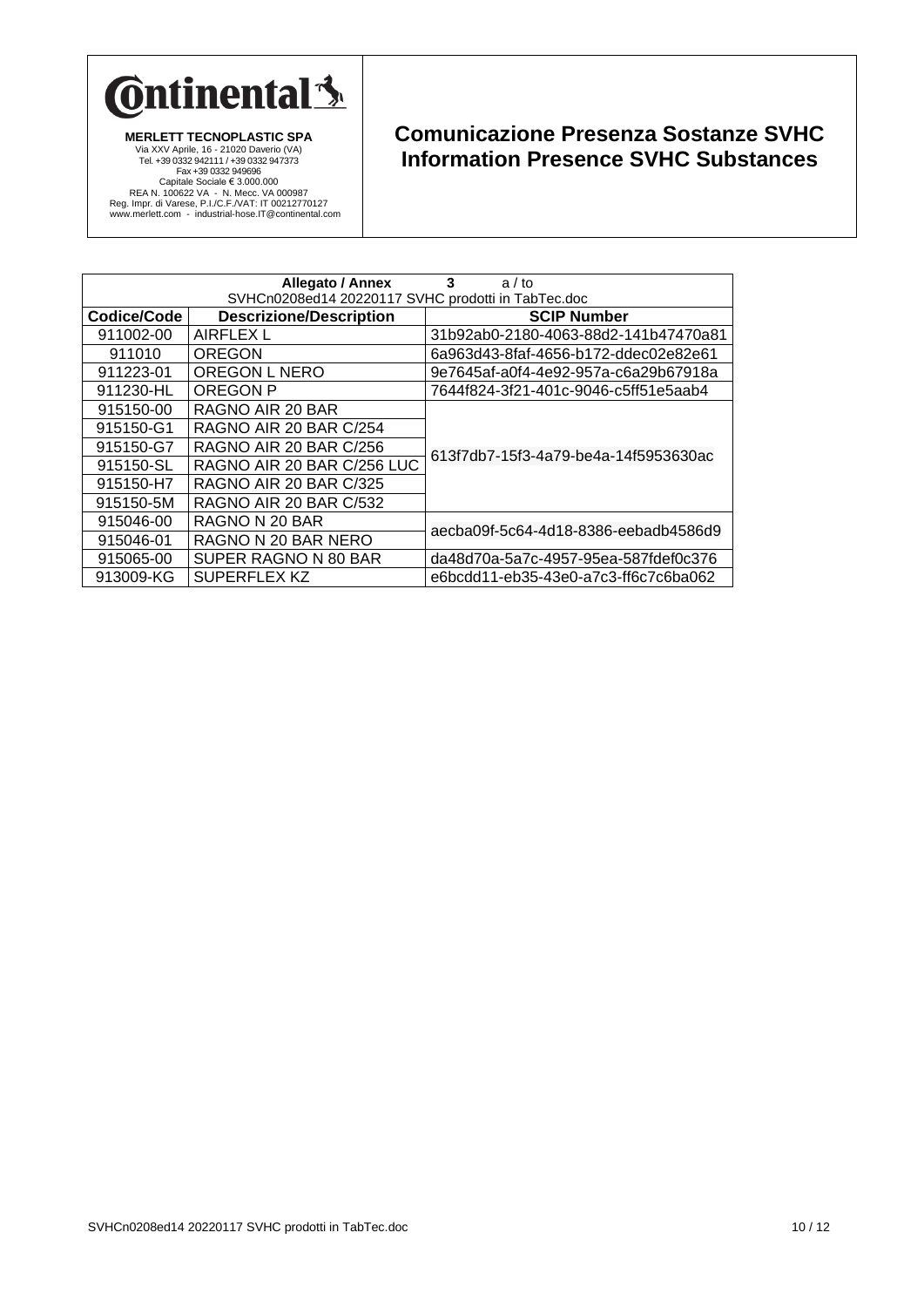

**MERLETT TECNOPLASTIC SPA**

**Comunicazione Presenza Sostanze SVHC Information Presence SVHC Substances**

Via XXV Aprile, 16 - 21020 Daverio (VA) Tel. +39 0332 942111 / +39 0332 947373 Fax +39 0332 949696 Capitale Sociale € 3.000.000<br>REA N. 100622 VA - N. Mecc. VA 000987<br>Reg. Impr. di Varese, P.I./C.F./VAT: IT 00212770127<br>www.merlett.com - industrial-hose.IT@continental.com

**ITALIANO** Il Regolamento 1907/2006/CE (REACH) (Registration, Evaluation,Authorisation of Chemicals) prevede all'articolo 59, la definizione periodica di un elenco di "*sostanze candidate" (*Candidate List) (anche definite "sostanze SVHC" - Substance of Very High Concern) per l'eventuale inclusione nell'allegato XIV dello stesso Regolamento (Sostanze Soggette ad Autorizzazione) e pubblicati sul sito web dall'Agenzia Chimica Europea (ECHA). Inoltre, l'articolo 33, sempre nel Regolamento REACH, obbliga i fornitori di comunicare la presenza di queste sostanze *(*Candidate List), se presenti in concentrazioni superiori allo 0,1% in peso con almeno il nome della sostanza. Merlett come produttore di articoli, è sempre in contatto con i fornitori (al momento solo Europei) per mantenere aggiornata la documentazione e lo scambio di informazioni riguardante le materie prime utilizzate nella formulazione dei propri prodotti.

Conformemente con quanto comunicato e dichiarato dai nostri fornitori inerenti le materie prime utilizzate nell'attuale formulazione dei tubi indicati in **allegato 4**, sono formulati con le sostanze SVHC:

- Medium-chain chlorinated paraffins (MCCP)
- N- Methyl- 2 Pyrrolidone (CAS 872-50-4).

La "presenza" di questa sostanza (non determinata sperimentalmente) è comunque superiore allo 0,1% in peso. La verifica è stata fatta controllando la lista pubblicata dall' Agenzia Chimica Europea aggiornata al **17 Gennaio 2022.**

L'utilizzo di sostanze inserite nella "Candidate List" non è vietato, l'inclusione in tale lista indica solo che l'ECHA ha iniziato un processo per sottoporre queste sostanze ad un procedimento di restrizione / autorizzazione come richiesto dal Regolamento REACH. L'ECHA ha concluso il processo di valutazione su NMP decidendo di inserirla nell'allegato XVII (Sostanze Soggette a Restrizione) ai punti 71 e 72 (Regolamento 2018/588/UE e Regolamento 2018/1513/UE). Le restrizioni indicate ai punti 71 e 72 non sono applicabili ai prodotti indicati in allegato 4.

Le sostanze che sono indicate in allegato XIV sono utilizzate esclusivamente dalle società che hanno ottenuto la relativa autorizzazione dall' Agenzia Chimica Europea.

In allegato 4 è indicato lo "SCIP Number" come richiesto dalla DIRETTIVA 2018/851/UE

Questa dichiarazione verrà aggiornata in caso di cambiamenti formulativi e/o se i riferimenti legislativi saranno modificati e aggiornati in modo da richiedere una nuova verifica ai fini della conformità.

**ENGLISH** The Regulation 1907/2006/EC (REACH) (Registration, Evaluation, Authorisation of Chemicals) at the Article 59, establishing a periodic definition of substance to write in the "Candidate List" of (also called "SVHC" - Substance of Very High Concern) for eventual inclusion in Annex XIV of the same Regulation (Substances Subject to Authorisation) and published on the website by the European Chemicals Agency (ECHA). In addition, Article 33, provided in the REACH Regulation, obliges the supplier to communicate the presence of these substances (Candidate List), if present in concentrations higher than 0,1% by weight with at least the name of the substance. Merlett is a manufacturer of articles so is always in contact with our suppliers (actually only Europeans) to exchange information regarding the raw materials used in the formulation of our products to maintain updated the documentations.

In accordance with the declaration sent by our suppliers regarding the raw materials used in the present formulation of the hoses products indicate in **annex 4** are formulated with the following SVHC substances:

- Medium-chain chlorinated paraffins (MCCP)
- N- Methyl- 2 Pyrrolidone (CAS 872-50-4).

The "presence" of the substance (not determined experimentally) is above 0,1% by weight. The check was found by the list published by 'European Chemical Agency updated to **17 January 2022.**

The use of substances included in the "Candidate List" is not prohibited, the inclusion in this list is only indicates that the ECHA has begun a process to subject these substances to restriction / authorization process as required by the REACH Regulation. ECHA concluded the evaluation process for NMP deciding to include it in Annex XVII (Restricted Substances) in points 71 and 72 (Regulation 2018/588/EU and Regulation 2018/1513/EU). The restrictions indicate at this point (71 and 72) shall not apply to the products listed in Annex 4.

Substances that are indicated in Annex XIV shall be used exclusively by the companies that have received the permission from European Chemical Agency.

In annex 4 is indicate the "SCIP Number" following the obligation by directive 2018/851/UE

This declaration will be updated in the event of changes in formulation of the material and / or if the legislative references are modified and updated if is request a new compliance.

Daverio, 12.05.2022 Amministratore Delegato / CEO

Alas Cent.

\_\_\_\_\_\_\_\_\_\_\_\_\_\_\_\_\_\_\_\_\_\_\_\_\_\_\_\_\_\_\_\_\_\_\_\_\_\_\_\_\_\_\_\_\_\_\_\_\_\_\_\_\_\_\_\_\_\_\_\_ Alessandro CERUTTI